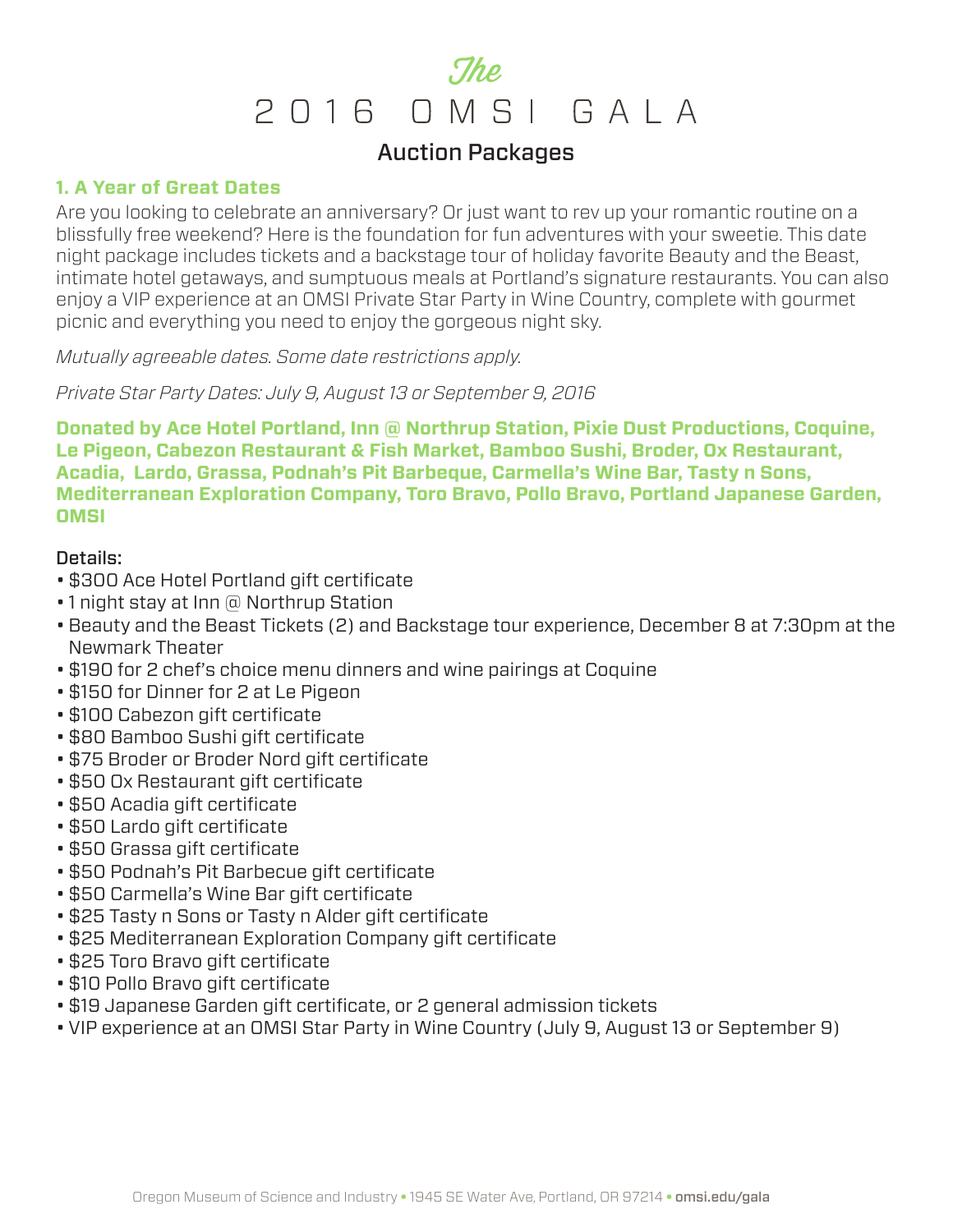## Auction Packages

## **2. Willamette Valley Wine Country for Six**

It's time for a luxurious weekend with friends! Start the party off right with an evening at Kiehl's for you and your guests. Refreshments and mini-facials will rejuvenate you before everyone heads to wine country for two nights at the chic yet rustic family estate at Stoller Vineyards. Just down the hill from the tasting room is your private cottage surrounded by hundreds of acres of vines. Sample the elegant wines from Stoller Family Estate, then venture to nearby Archery Summit Winery, Anam Cara Cellars, and Anne Amie Vineyards for special tastings…where will you go next?

#### *Mutually agreeable dates.*

## **Donated by Stoller Family Estate, Anam Cara Cellars, Anne Amie Vineyards, Archery Summit Winery, Kiehl's**

- 2 nights at the Stoller Family Estate Cottage (3 queen suites) for 3 couples (based on availability October 2016-May 2017)
- Wine tastings for 6 at: Stoller Family Estate, Anne Amie Vineyards, Archery Summit Winery, Anam Cara Cellars
- Evening at Kiehl's for you and your guests. Refreshments and snacks will be provided, as well as mini facials and customized skincare consultations
- Take away \$100 worth of Kiehl's skincare products

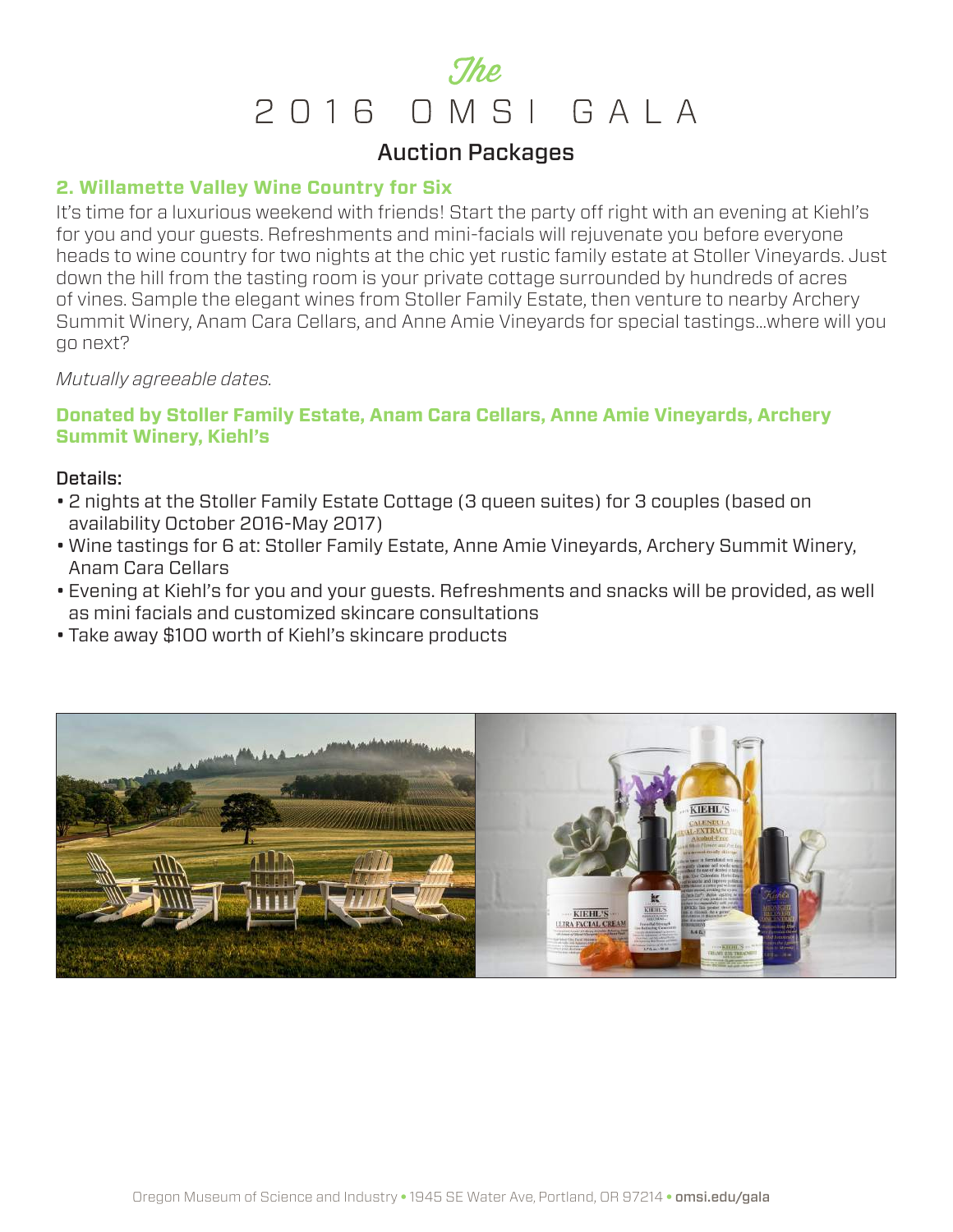## Auction Packages

### **3. The Empirical Strikes Back: 3D Star Wars Party**

There's no better way to get excited for Rogue One: A Star Wars Story, opening December 2016, than to celebrate all things Star Wars at an intergalactic screening of Episode VII: The Force Awakens in 3D. Join your fellow fans for an exclusive Star Wars party at Portland's premiere movie experience. OMSI's Empirical Theater boasts the biggest sounding, most tech-forward theater in the state. You and your family or friends will fly at light speed through solar systems, escaping enemy lasers, discovering beautiful alien planets, and saving the universe from the sinister conquest of the dark side. After a few Star Wars-themed cocktails and otherworldly food, be sure to mingle and take photos with members of the Cloud City Garrison who will be dressed up and bringing to life characters from one of the greatest movie franchises in history.

*Sunday, September 25, 2016, 5:00 pm (limited space, \$1,000/10 guests).*

## **Donated by OMSI, Cloud City Garrison**

- Exclusive viewing of Star Wars Episode VII: The Force Awakens in 3D at OMSI's Empirical **Theater**
- Mingle with the Cloud City Garrison—Darth Vader, Storm Troopers, and Wookies will be on their best behavior
- Beer, Wine and Star Wars themed cocktails
- Gourmet pub-fare themed dinner, drinks, and dessert

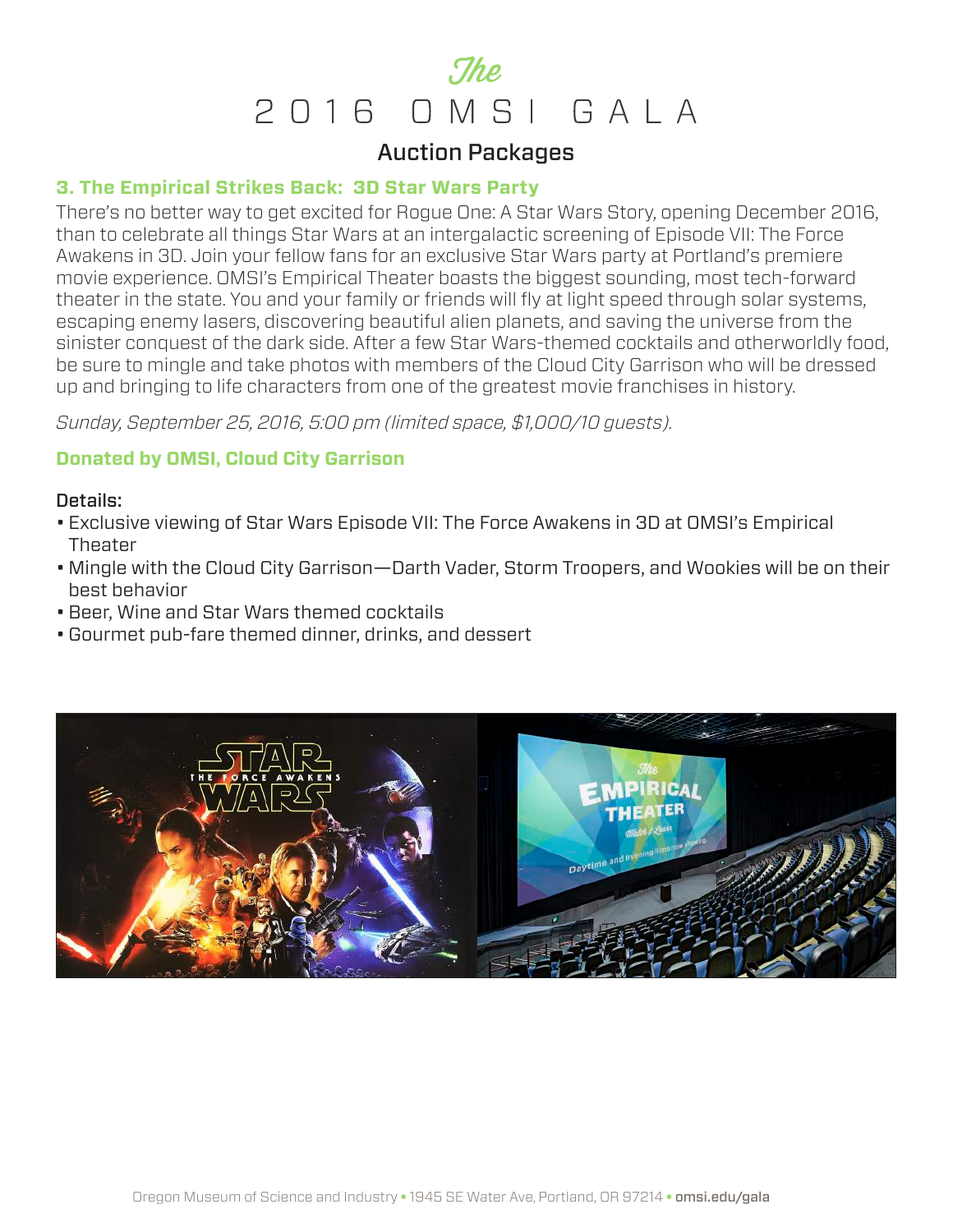## Auction Packages

### **4. Weekend Getaway to Camp Gray**

Imagine driving down Oregon's Highway 101 in the award-winning Tesla Model S! Round a curve beneath a tunnel of coastal pines, slow down to glimpse the expansive horizon of sea and sky, then accelerate again all the way to stunning Newport. With a behind-the-scenes tour of the Oregon Coast Aquarium, a back-wing tour at Hatfield Marine Science Center, an ocean cruise with Marine Discovery Tours, and a private tour of OMSI's own Coastal Discovery Center, you'll have plenty to do and see. Hungry? The best food in town is waiting at Local Ocean, Saffron Salmon, and La Maison Bakery & Café.

*Mutually agreeable dates. Date restrictions may apply.*

**Donated by Tesla Portland, Elizabeth Street Inn, Marine Discovery Tours, Local Ocean, Saffron Salmon, La Maison Bakery & Café, Oregon Coast Aquarium, Hatfield Marine Science Center and William Hanshumaker, Ph.D., Utopia Vineyard, OMSI**

- Tesla Model S 48 hours with the award-winning innovative sports car
- 2 nights stay gift certificate at Elizabeth Street Inn
- Ocean cruise with Marine Discovery Tours
- \$60 Local Ocean gift certificate
- \$50 Saffron Salmon gift certificate
- Breakfast or Lunch at La Maison Bakery & Café
- Behind-the-scenes tour of the Oregon Coast Aquarium with special up-close animal encounters
- Private back-wing tour of the Hatfield Marine Science Center
- Utopia Vineyard 2013 Pinot Noir & 2014 Pinot Noir Rosé
- Private tour of OMSI's Coastal Discovery Center
- 2 OMSI Coastal Discovery Center Hooded Sweatshirts

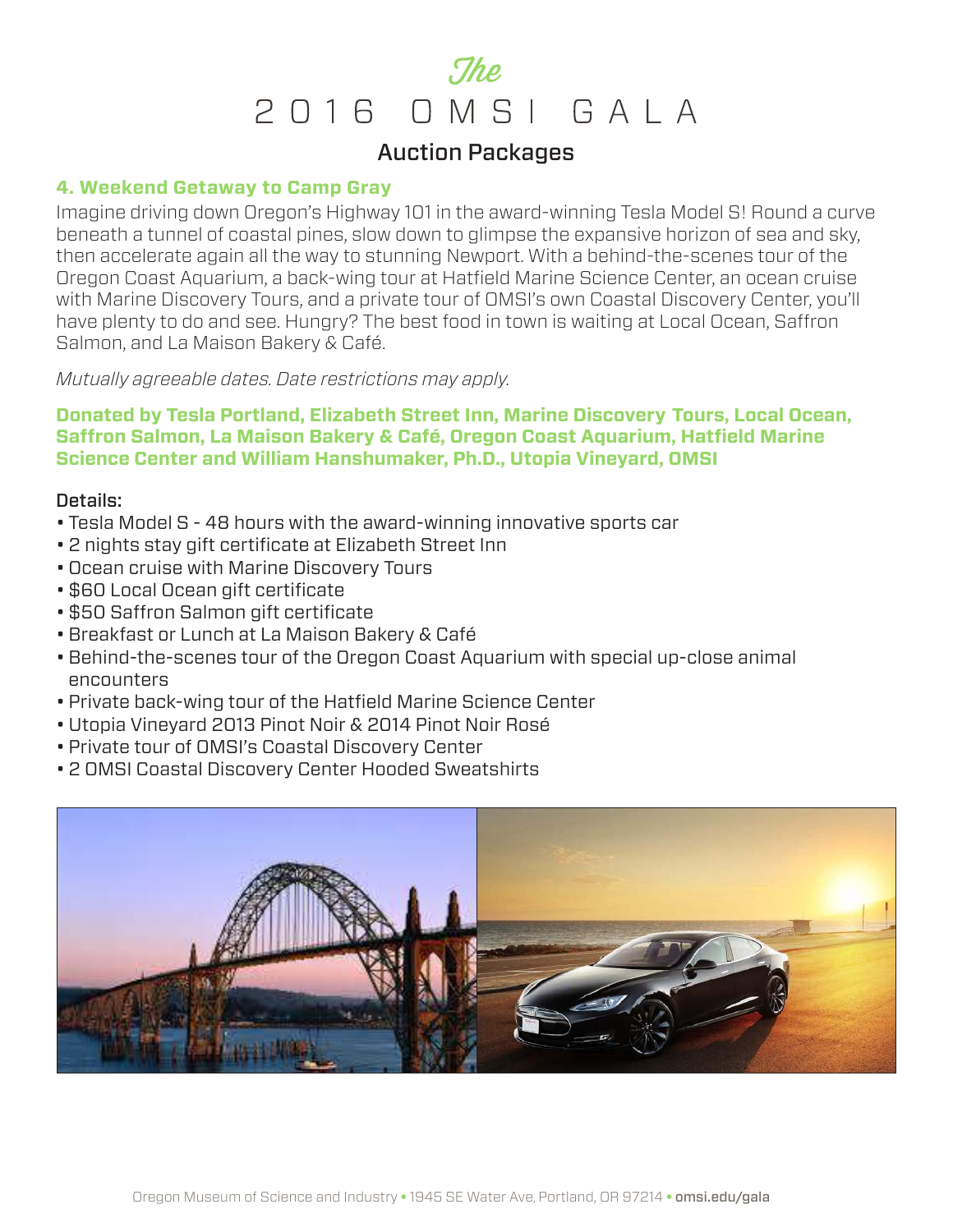## Auction Packages

### **5. A Magnum and a Case: World-Class Vintage Cabernets**

Wish to expand your collection with vintage offerings from one of the most famous wine regions in the world? Wish no more, for these Napa Valley and Alexander Valley cabernets from Silver Oak Cellars and Rombauer Vineyards are the perfect addition to any collection. With a 52-bottle wine refrigerator, you'll have plenty of room to grow your distinguished assortment of wines to complement any occasion. Cheers to you!

## **Donated by Dan and Sallie Dutton, Gary Maffei and Marc Lintner, and Ken Hick & Cheri Cooley-Hick**

- 1 magnum of 1995 Silver Oak Cabernet Sauvignon
- 3 bottles of 1999 Silver Oak Cabernet Sauvignon
- 3 bottles of 2001 Silver Oak Cabernet Sauvignon
- 1 bottle of 1992 Rombauer Cabernet Sauvignon
- 1 bottle of 1994 Rombauer Cabernet Sauvignon
- 2 bottles of 1995 Rombauer Cabernet Sauvignon
- 2 bottles of 2001 Rombauer Cabernet Sauvignon
- 52-bottle wine refrigerator with stainless steel door frame and tempered glass door
- "White Glove" delivery by Gala Co-Chairs Gary Maffei and Ken Hick

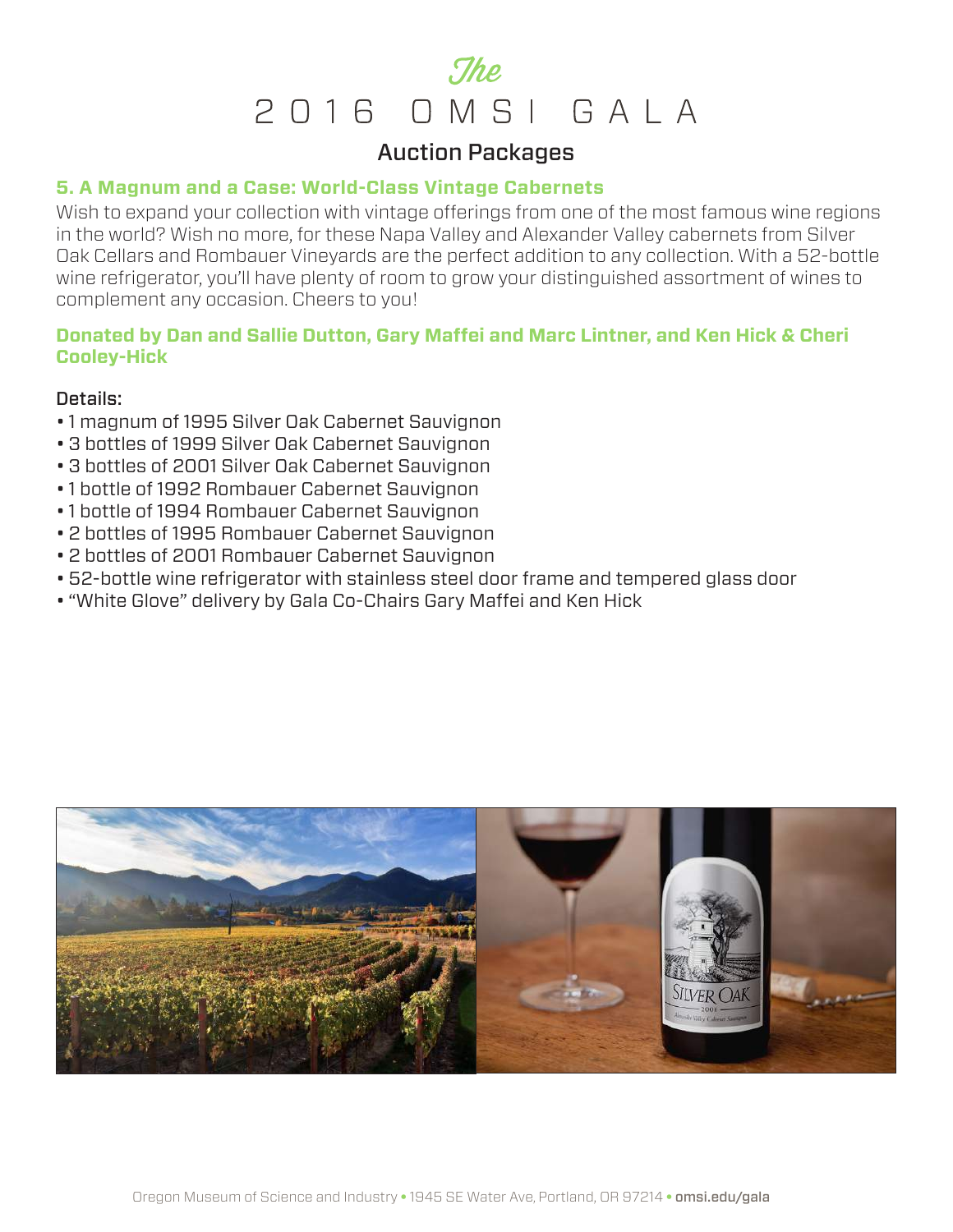## Auction Packages

## **6. The Allison Inn & Spa + Tesla + Moonstruck = Luxury**

Experience a relaxing two-day escape to the extraordinary hillside vineyards of Oregon and your luxurious home base at the Allison Inn & Spa. World-class service, accommodations, and spa amenities await your arrival. Everything you need for ultimate leisure is here: a couple's massage, "a Year of Chocolate" from Moonstruck Chocolate, and dinner at the renowned Jory Restaurant. Then drive a Tesla Model S to the World of Speed Museum to explore how motorsports culture has evolved.

*Mutually agreeable dates. Date restrictions may apply.*

## **Donated by The Allison Inn & Spa, Jory Restaurant, Tesla Portland, Moonstruck Chocolate, World of Speed Museum, Sally and Dave Bany**

## Details:

• 2 nights at the Allison Inn & Spa (Available November through May, some restrictions apply) with 90-minute couple's massage

- \$280 gift certificate for dinner at world-renowned Jory Restaurant
- 48 hours with the award-winning Tesla Model S
- Moonstruck Chocolate Package: Includes a 40-piece truffle collection, 2 fleece Columbia jackets with Moonstruck logo, and \$420 in Moonstruck gift cards for "A Year of Chocolate"
- World of Speed pewter wine set and 2 annual membership passes

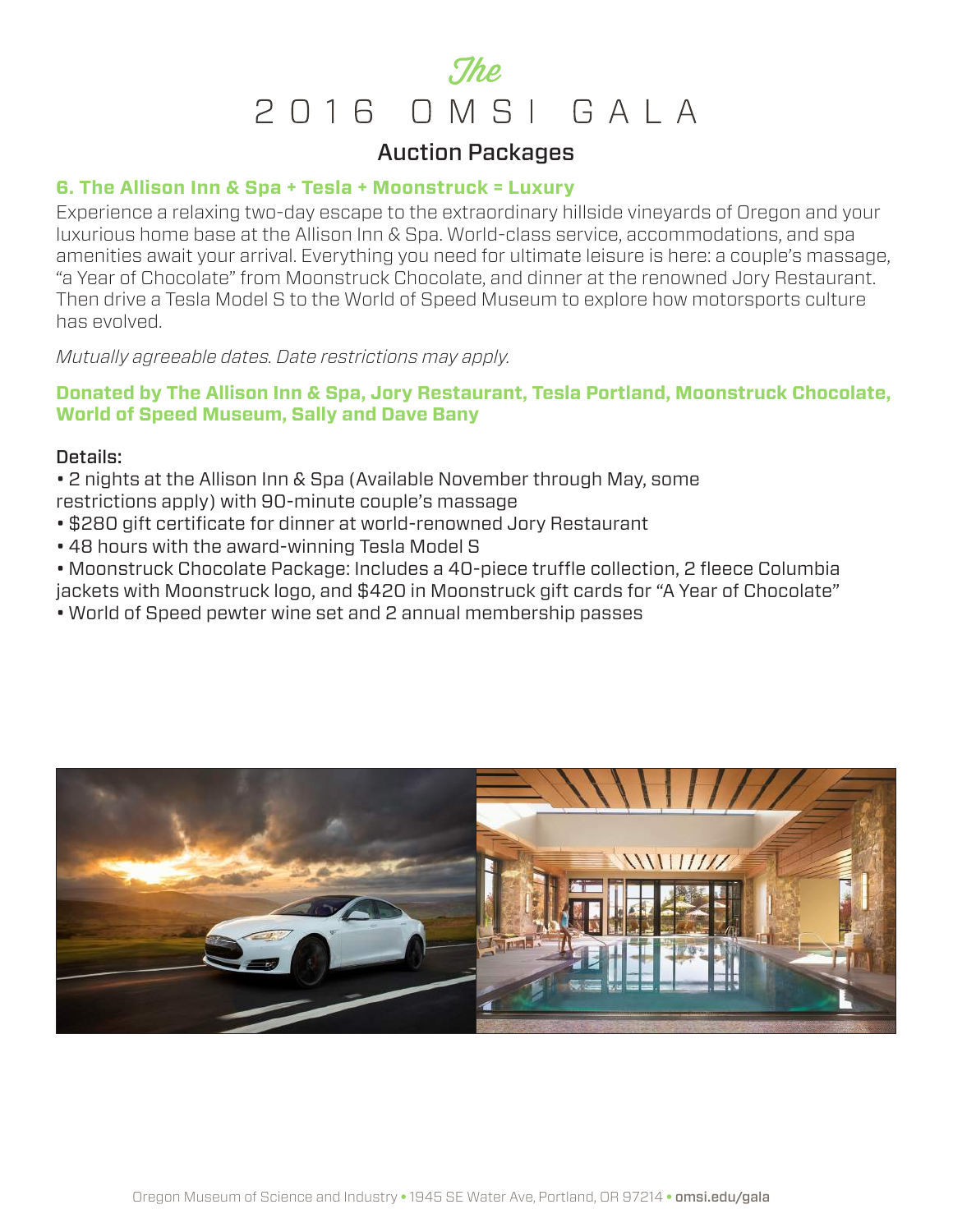## Auction Packages

### **7. Private Lakefront Concert and Gourmet BBQ Under the Stars**

On Saturday, August 20th, Nashville country music rockers Cloverdayle will be returning to their Northwest roots for a special private concert at the beautiful home of Piper Park on the North Shore of Oswego Lake. Before relaxing to the fun and gritty tunes of the husband-and-wife duo, you'll savor an award-winning dinner from Slick's Big Time BBQ. Enjoy cocktails from Tito's Handmade Vodka and an array of amazing Oregon wines and local beers while you sway to the music or dip your toes in the water. Don't miss this spectacular night of dancing, libations, and good company beneath the clear sky of a warm August night. Wear your lakefront casual summer attire—cowboy boots welcome!

*Saturday, August 20th (limited space, \$250/person)*

## **Donated by Piper Park, OMSI, Park Academy, and Tito's Handmade Vodka**

- Performance by Cloverdayle at Piper Park's lakefront home
- Award-winning dinner by Slick's Big Time BBQ
- Cocktails provided by Tito's Handmade Vodka
- Amazing Oregon wines and craft beer

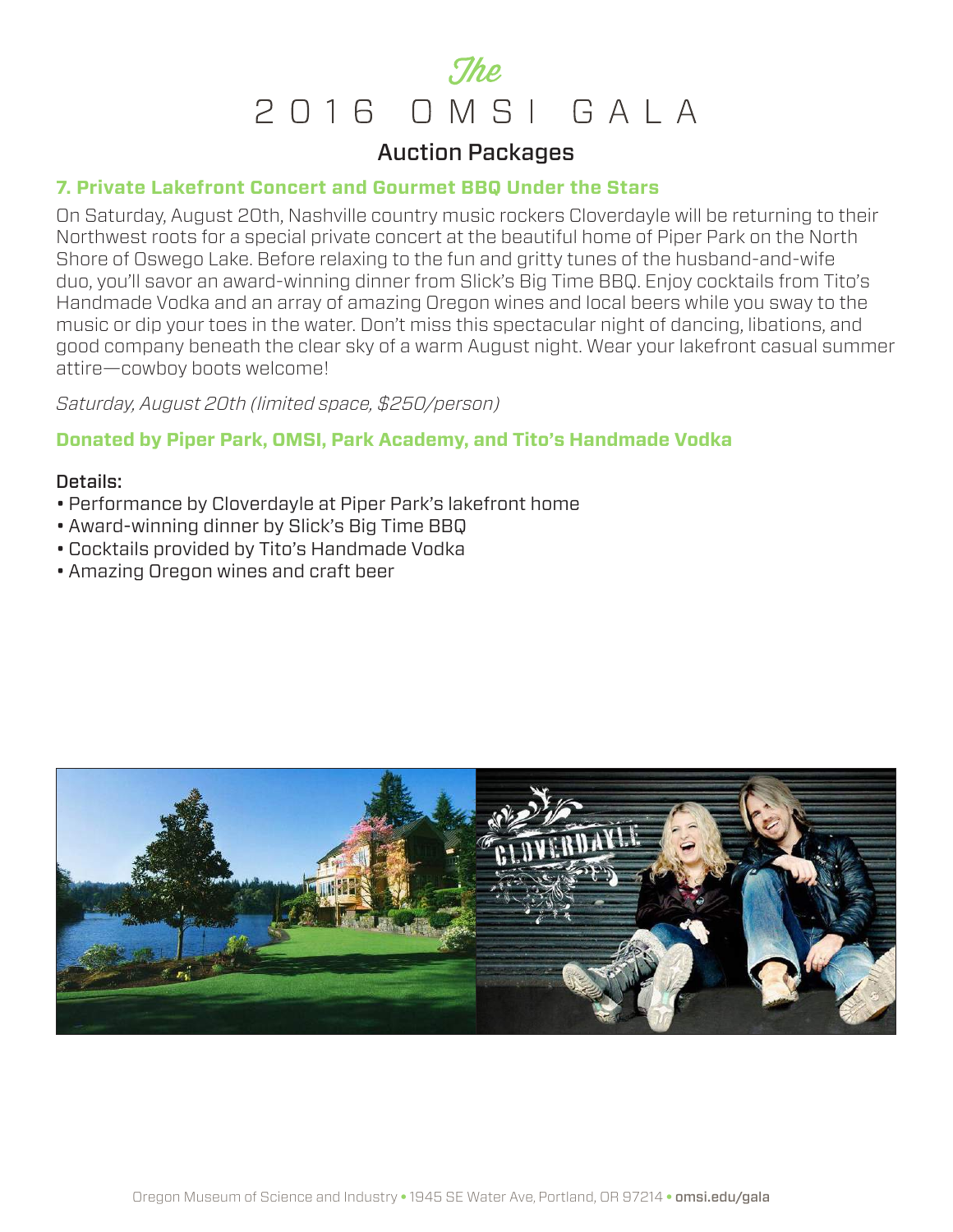## Auction Packages

#### **8. Getaway to the Big Easy: New Orleans Adventure**

You and a guest will bask in the rich history and soulful nightlife of one of America's most unique cities. While sporting your hip Dakine luggage set, prepare to be whisked away on an Alaska Airlines flight to a four-night stay at the newly opened Old No. 77 Hotel & Chandlery in the famed French Quarter of New Orleans. Immerse yourself in the culture with a Jazz Cruise down the Mississippi River, a city-wide tour encompassing the iconic cemeteries known as the "Cities of the Dead," and dinner at celebrated creole restaurant Compère Lapin. Music, history, and voodoo—it's all here!

#### *Mutually agreeable dates.*

## **Donated by Alaska Airlines, Provenance Hotels/Old No. 77 Hotel & Chandlery, Dakine, Compère Lapin, New Orleans Steamboat Company**

#### Details:

• 2 unrestricted, round-trip coach tickets anywhere system-wide that Alaska Airlines flies, no blackout dates (expires May 14, 2017)

- 4 nights stay at the Old No. 77 Hotel & Chandlery in the French Quarter
- Dakine Luggage Set
- \$150 gift certificate for Dinner at Compère Lapin
- 2 Jazz Cruise tickets aboard the Steamboat Natchez
- 2 tickets to Super City Tours

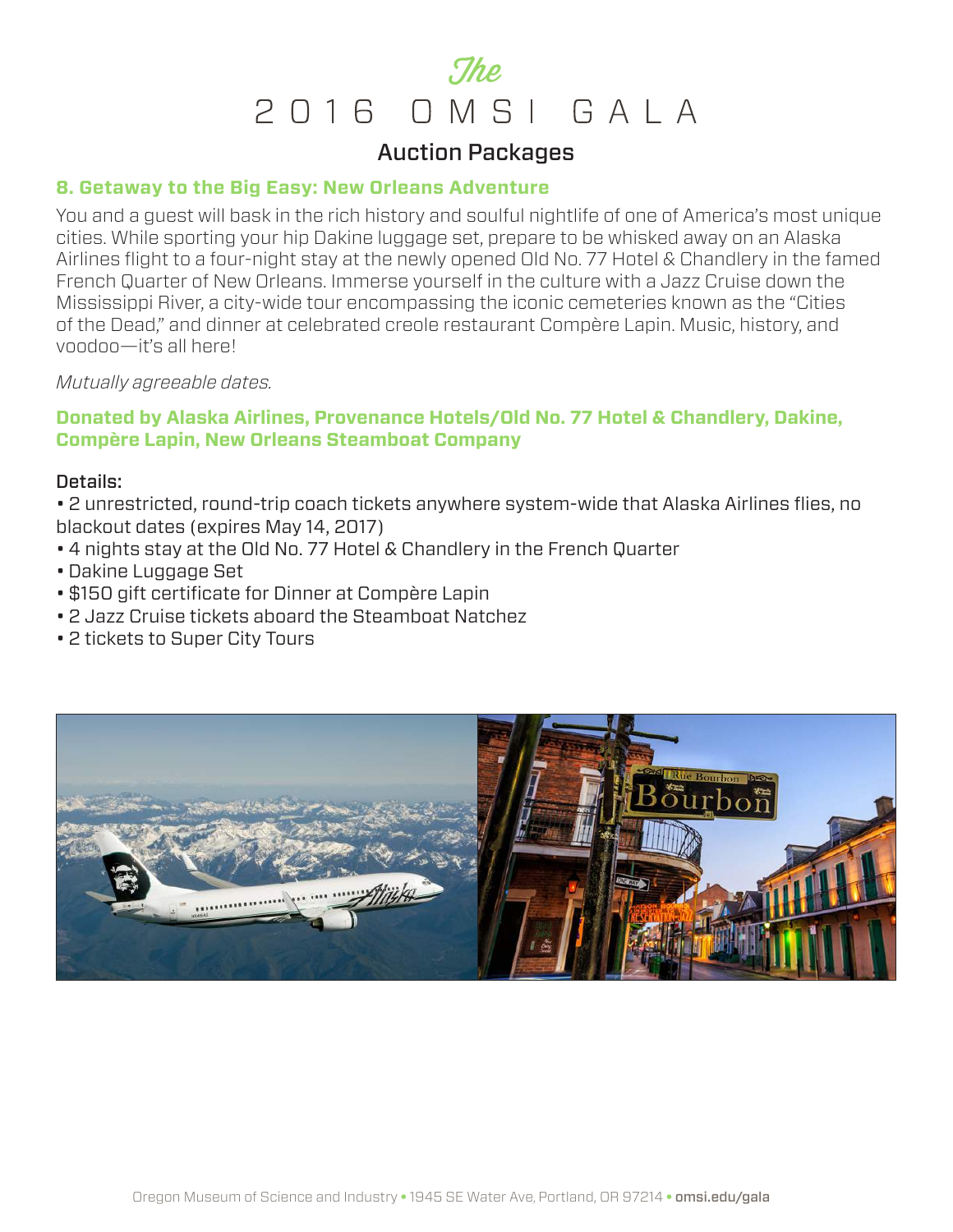## Auction Packages

### **9. You're the Super Hero with Dark Horse Comics: Party for Twelve!**

Have you ever imagined a big red "S" on your chest? Or seen yourself defending peace and equality as the Amazonian warrior Wonder Woman? Star in your own graphic novel designed and printed by Portland's own Dark Horse Comics. Tour the Dark Horse headquarters with eleven of your friends, then join owner Mike Richardson and OMSI Gala Co-chairs Ken and Cheri for a fabulous dinner and incredible wines. Your friends will celebrate your super hero status as they take home a limited-edition "Alien" wine from Script Cellars along with a thousand dollars worth of collector comics and graphic novels. Action and adventure, good versus evil, hope versus despair—humankind is depending on you to save the world!

## **Donated by Dark Horse Comics, Mike Richardson, Ken Hick & Cheri Cooley-Hick, Script Cellars**

- Receive 25 copies of a graphic novel featuring you as the main character
- You and 11 friends tour Dark Horse Comics, ending with a gourmet dinner and wines, featuring Dark Horse Comics producer & publisher Mike Richardson
- Take away collector comics for each guest
- Take away limited edition "Alien" wine from Script Cellars (1 bottle per couple)

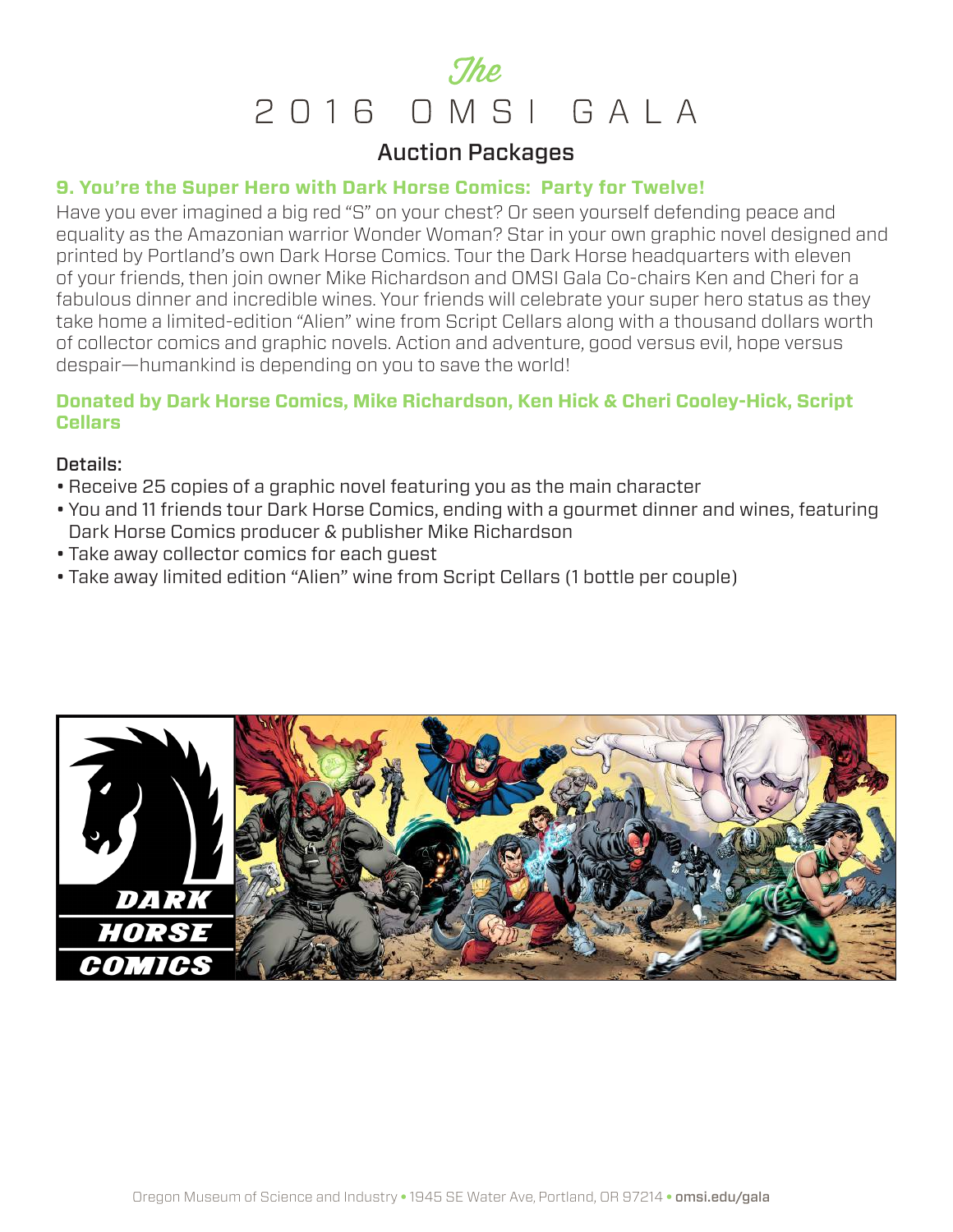## Auction Packages

### **10. Make Your Own Adventure with Two Tickets to… Everything!**

This is your year of adventure…times two! Pack your new Columbia Sportswear bag, and start your adventure with two unrestricted coach tickets to anywhere that Alaska Airlines flies. Ski on fluffy white snow in Colorado, sip cocktails on Mexican beaches, or see legendary musicians at the Grand Ole Opry in Nashville. The sky's the limit…literally! Travel during the peak of any season you choose! See a taping of The Ellen Show at NBC Studios in Los Angeles. Receive two tickets to OMSI's VIP Private Lakefront Concert and Gourmet BBQ Under the Stars party on August 20th, 2016, and two tickets and a backstage tour of holiday favorite Beauty and the Beast. The big bonus—receive two complimentary tickets to OMSI's 2017 Gala. Top the year off with two bottles of Anne Amie Vineyards Pinot. Twice is nice!

## **Donated by Alaska Airlines, OMSI, Piper Park, Columbia Sportswear, Pixie Dust Productions, KGW Portland NBC Affiliate, Anne Amie Vineyards**

- 2 unrestricted, round-trip coach tickets anywhere system-wide that Alaska Airlines flies, no blackout dates (expires May 14, 2017)
- 2 tickets to the OMSI Gala 2017
- 2 tickets to "Private Lakefront Concert and Gourmet BBQ Under the Stars" party on August 20, 2016
- Columbia Sportswear Luggage Set
- Beauty and the Beast Tickets (2) and Backstage tour experience, December 8  $\textcircled{a}$  7:30pm at the Newmark Theater
- 2 VIP tickets to The Ellen DeGeneres Show in Los Angeles
- 2 Bottles of Anne Amie Vineyards 2013 Two Estates Pinot Noir